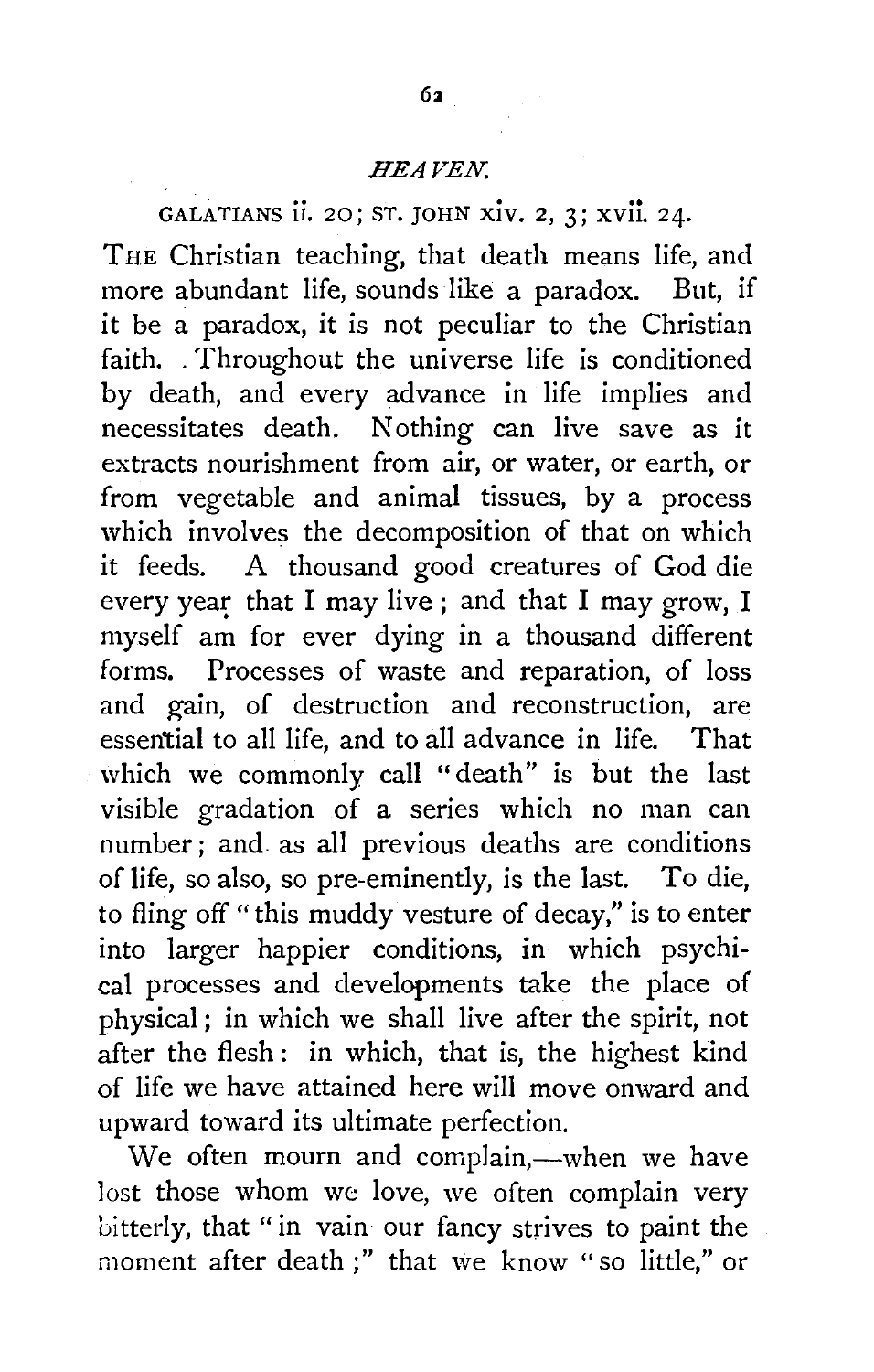even that we know "nothing," of the state on which they have entered. We forget how much is involved in the mere affirmation that they have entered on a new and higher stage of life,-an affirmation which pervades the Christian Scriptures from end to end. And we fail to catch and brood over the many hints and intimations of the conditions of that life with which these Scriptures abound. Were we more meditative and more studious, were we even as earnestly bent on discovering what the life to be is like as we commonly assurate that we are, we should soon learn so much of the blessed conditions of those who ''die in the Lord," that death would be transfigured before our eyes ; and, instead of mourning for the happy dead, we should rejoice over them with a joy unspeakable and full of glory.

It is but a little while since I tried to shew  $1$  how much reason we have, in Holy Writ, for believing that the laws of continuity and development hold good, and work as wondrously, in the state after death as confessedly they do in the present stage of our existence ; that there is no ground for assuming that death effects a sudden and monstrous change upon us, so that we are no longer the men we were or do not recognize either ourselves or those whom we once knew best: but that, on the contrary, there is much ground for believing that, with identity unchanged and unimpaired, we shall pass into a state in which we shall be surrounded by all happy and favourable conditions, both for shedding off whatever remains imperfect in us and for developing whatever is fair and noble and good. And in the

<sup>1</sup> See THE EXPOSITOR, vol i. pp. 267-279.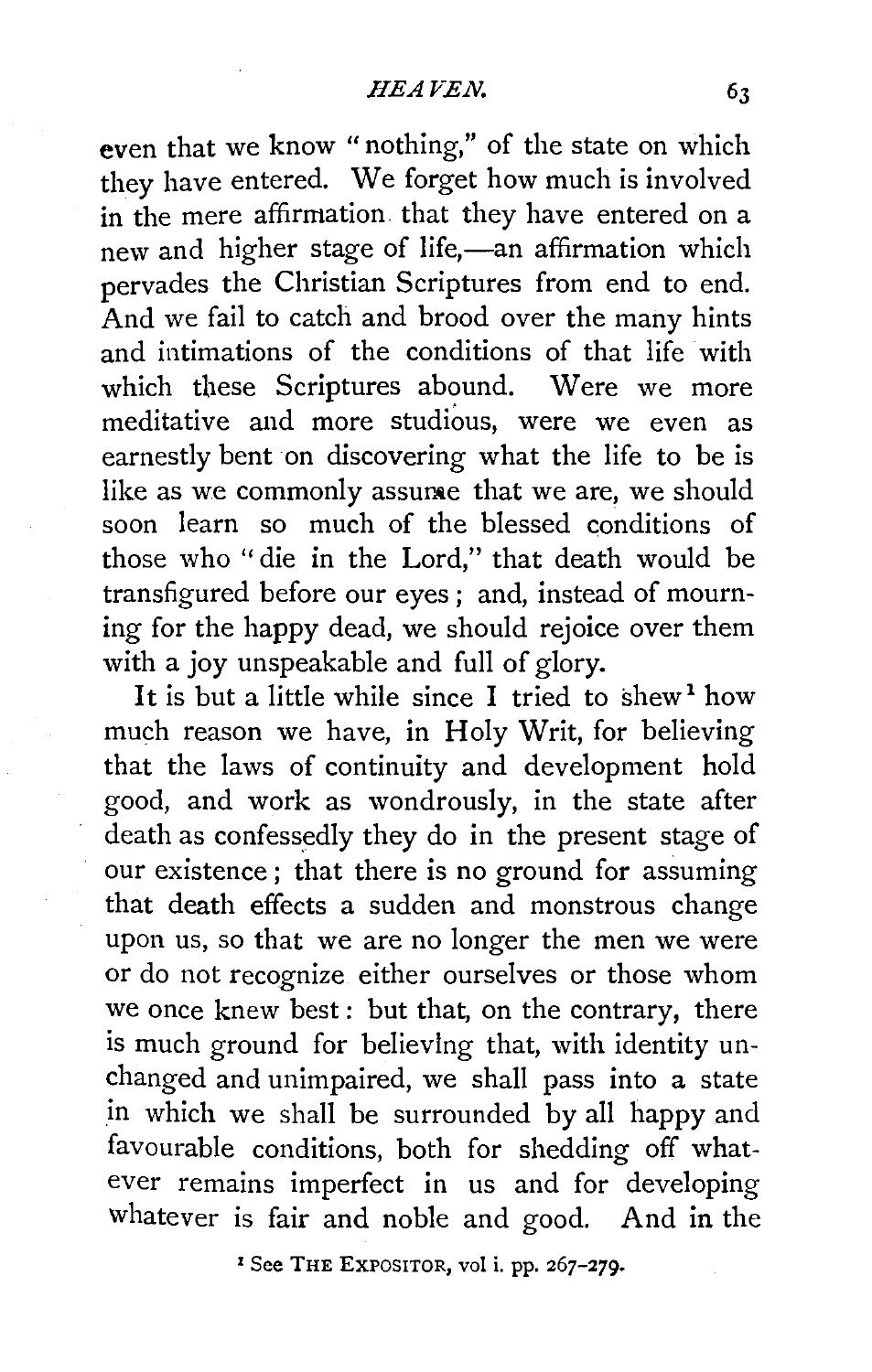# *JIEAVE.V.*

New Testament, besides the scriptures there cited, there are many passages which, while they abundantly confirm that view of the life to come, teem with hints and suggestions which add to and enlarge our conceptions of the heavenly life, if only we brood over them till they yield us their wealth of meaning.

In the present paper I propose to consider only two or three of these passages, in the hope that I may set my readers on considering for themselves the scores of similar passages, with the "letter" of which, at least, they are no doubt familiar.

1. I have already said that we often forget how much is involved in the word " *life;"* how much, therefore, is implied in the assurance that, when we die, we rise into a new and higher form of life. In the New Testament we are told, again and again, that they that have done good will enter into life, even as they that have done evil will enter into judgment. But until we reflect upon it, or till some side-light falls on it, we do not feel the force of this familiar promise. Such a side-light, such an aid to reflection, we may get from any scripture which describes that passage from death to life through which every believer in Christ enters into vital fellowship with Him. Let us take Galatians ii. 20.

When St. Paul wrote, "Nevertheless I live," he penned words which would form a noble epitaph for the tomb of any man who died in the Lord. But, when he penned those familiar words he was not writing an epitaph; he was rejoicing, not over his death *in* the flesh, but over his death *to* the flesh and sm. " I am crucified with Christ," he said ; " *his*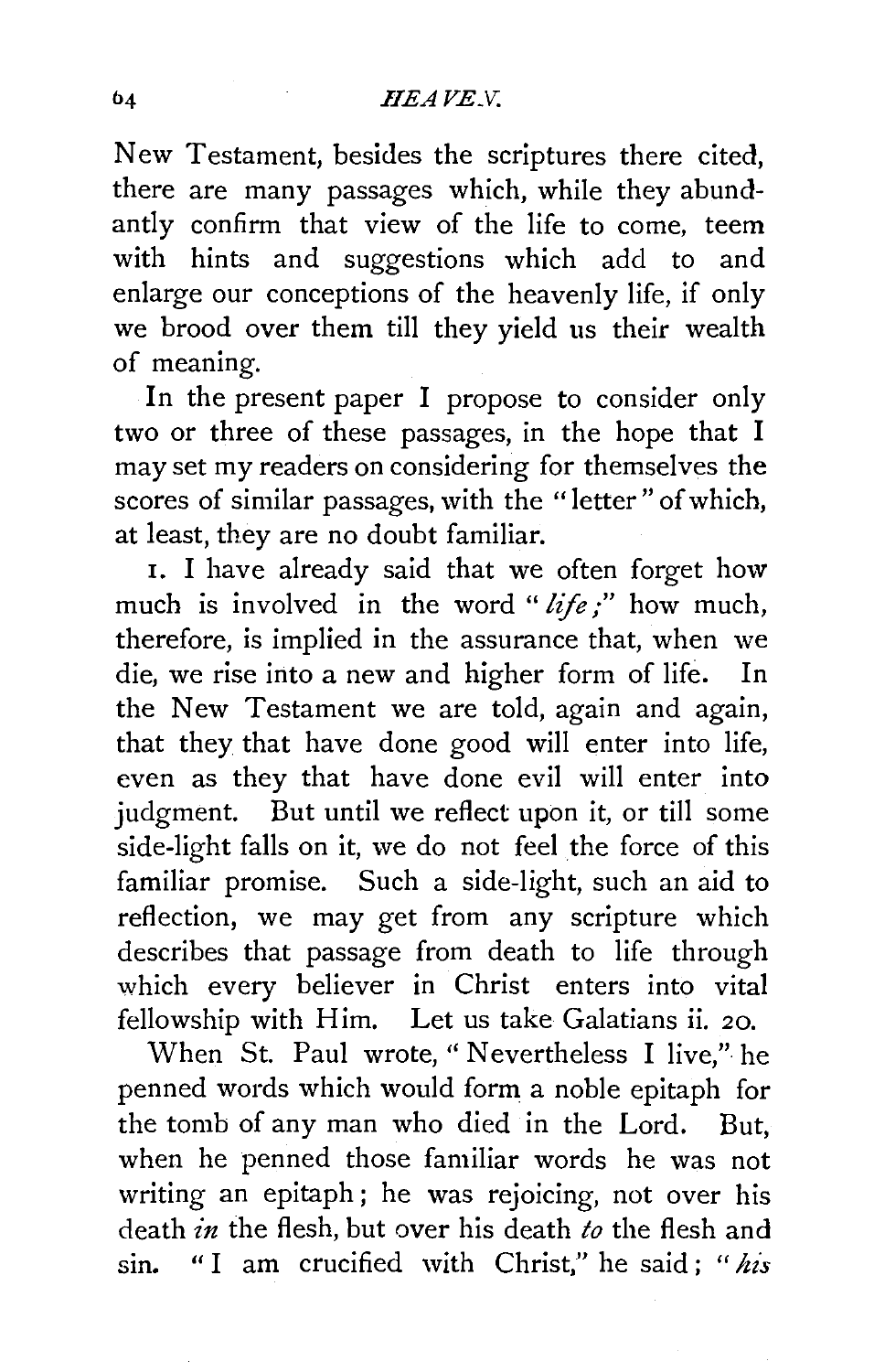death for sin carries with it *my* death to sin. But *·though* dead, nay, *because* dead, I live ; nay, more, Christ lives in me." What he meant by this apparent paradox, this life in death, we all know. A gracious change had passed upon him. A pure and noble development of his spiritual life had taken place. Once a sinner, he had found the Friend and Saviour of sinners. Once living to and for himself, he had learned to live for others by learning to live to Christ. Once seeking his own salvation by a strict and rigid adherence to the letter of the Law, he was now willing even to become accursed from Christ that his brethren might be saved. Charity had replaced Selfishness as the mainspring and motive of his life. This gracious change implied a death,-a death to selfishness, to sin, to law, and even to a selfish craving for his own salvation. And this death, in its turn, implied and was the essential condition of a new, larger, and more generous life. He could *only* live for others as he died to self. He could only live in the spirit as he died to the flesh. He could only live unto God as he died to the world.

Now this interior spiritual change is the highest we can know on this side the grave,---this passing through death into a higher type of life. And, therefore, it yields us our. finest and truest illustration of the last change. When we are promised that the death of the body shall conduct us to an ampler and higher spiritual life, we may well believe that at least we shall pass through a change like that we experience at our conversion, like that which St. Paul experienced at his conversion. VOL. III.  $6<sup>6</sup>$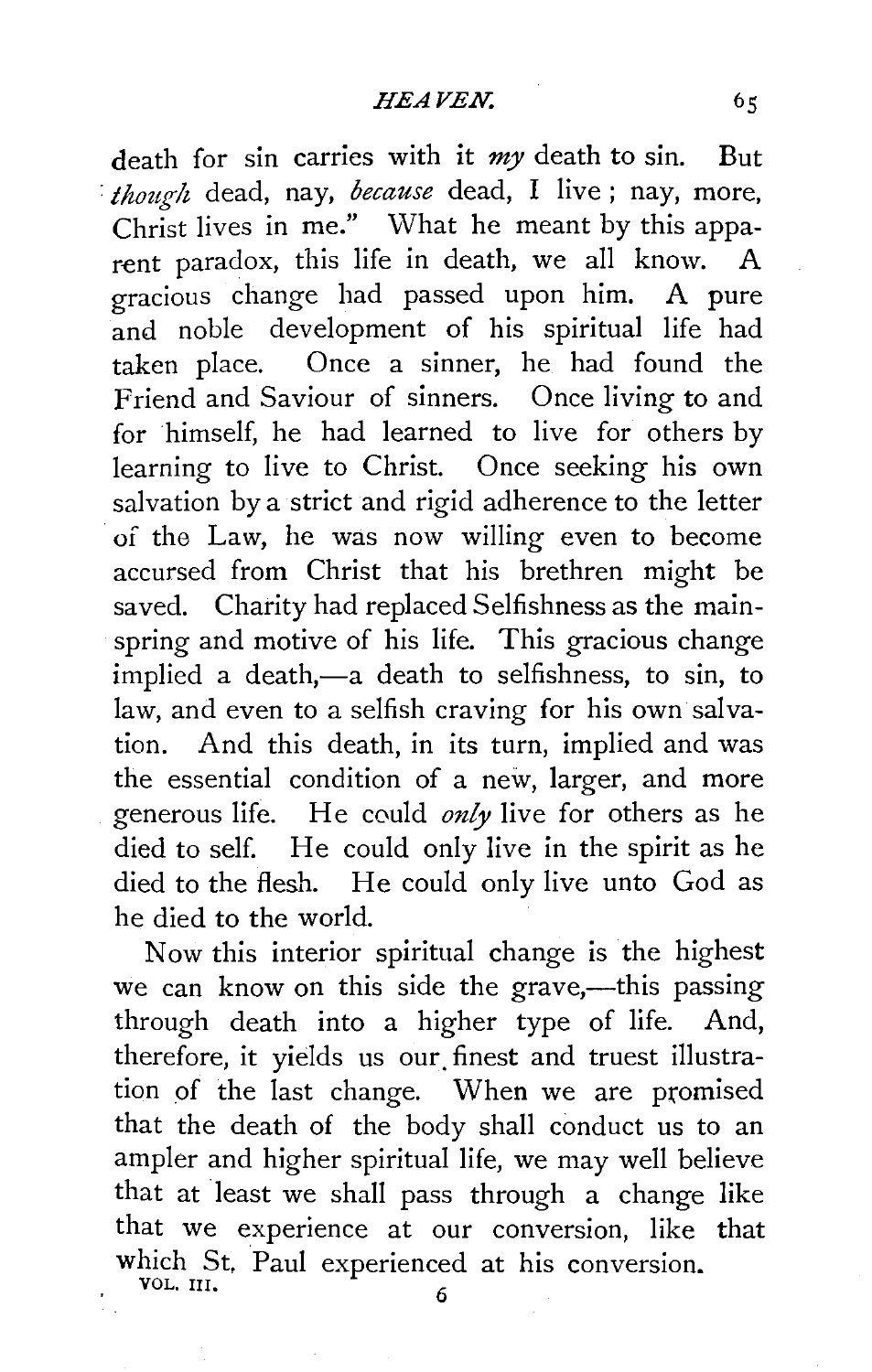Look at the man before and after, then. St. Paul, indeed, remained the very same man after he "saw the Lord," on his way to Damascus ; and yet what a different man he became ! how much more noble, spiritual, divine ! His life was not broken in two, but transfigured. He did not lose his identity; even in the brief record we have of him we can trace the same personal traits, the same characteristic and distinguishing features after he became an Apostle as when he was a persecutor and blasphemer : but all these personal traits and characteristics are glorified by the change of motive and aim which had been wrought upon him by the grace of Christ.

On his conversion, moreover, St. Paul did not settle down into a mere tranquil enjoyment of happier spiritual conditions. On the contrary, he was " in labours more abundant" than before. With an inexhaustible and almost incredible energy he set himself to minister to the spiritual necessities of men,-not holding himself aloof from the vile and sinful as a being of a higher spiritual grade, but going among them as a brother and a friend, shewing them an ineffable tenderness, exhausting himself-"wasting" himself, as he puts it-in the endeavour to raise them to his own level. He felt that he had been called in order that he might call them; that he himself had been saved in order that he might at least "save some."

Does not even this poor and feeble description of the new access of life which attended his conversion suggest a very noble and attractive view of the Christian promise, that for us, too, death is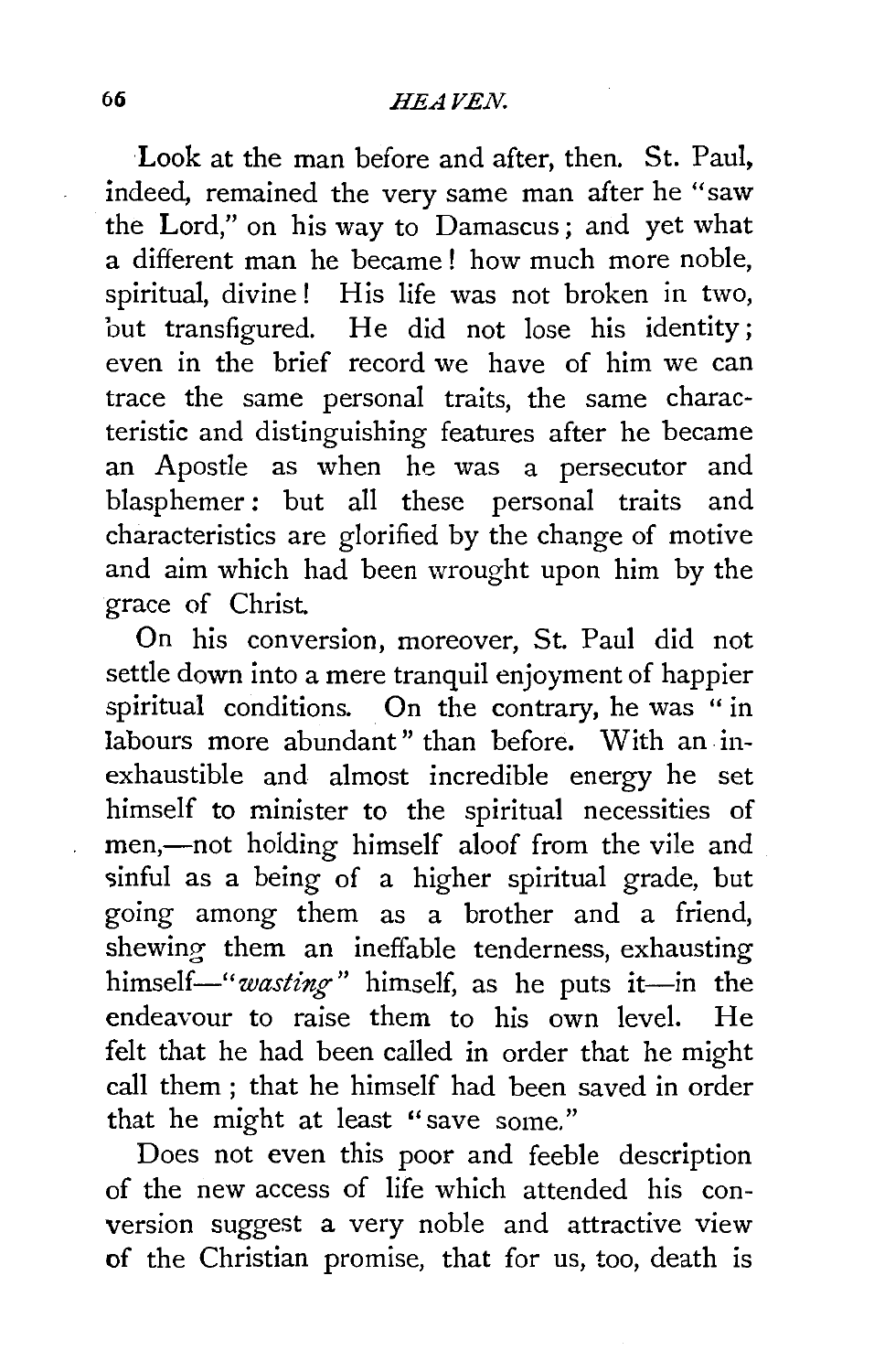to be life, more life and fuller ? If, when we die, we are to *live,* may we not take the greatest change from and through death to life of which we are conscious here as a figure of that last change ? We surely may. And, therefore, we may well believe that, when we die, we shall remain the same men and women that we are now, and yet become very different men and women. *Our* life will not be broken in two, but transfigured. We shall not lose our identity; we shall still be ourselves; we shall know and be known : we shall preserve the traits of character which individualize us: but all these personal traits and characteristics will be suffused and glorified by an inward ennobling change of motive and aim. Charity will replace Selfishness. More completely than ever before we shall die to self that we may live for others, die in the flesh that we may live in the spirit, die to sin that we may live in holiness, die to imperfection that we may share the perfect life of God. It is no lazy.and corrupting Paradise that lies before us, in which we shall loll on flowery meads, clothed in white raiment, with crowns on our heads and harps in our hands; but a spacious animated Heaven, in which God's love for the sinful and imperfect will beat in our breast and his labours for their salvation will engage our hands. Its white garments do but symbolize the unspotted holiness which will enable us, as it enabled Christ, to be the friends of sinners without being stained and defiled by their sins. Its crowns are but the symbols of a victory which will remain imperfect till all can share it with us. Its harps are the symbols, not of sweet self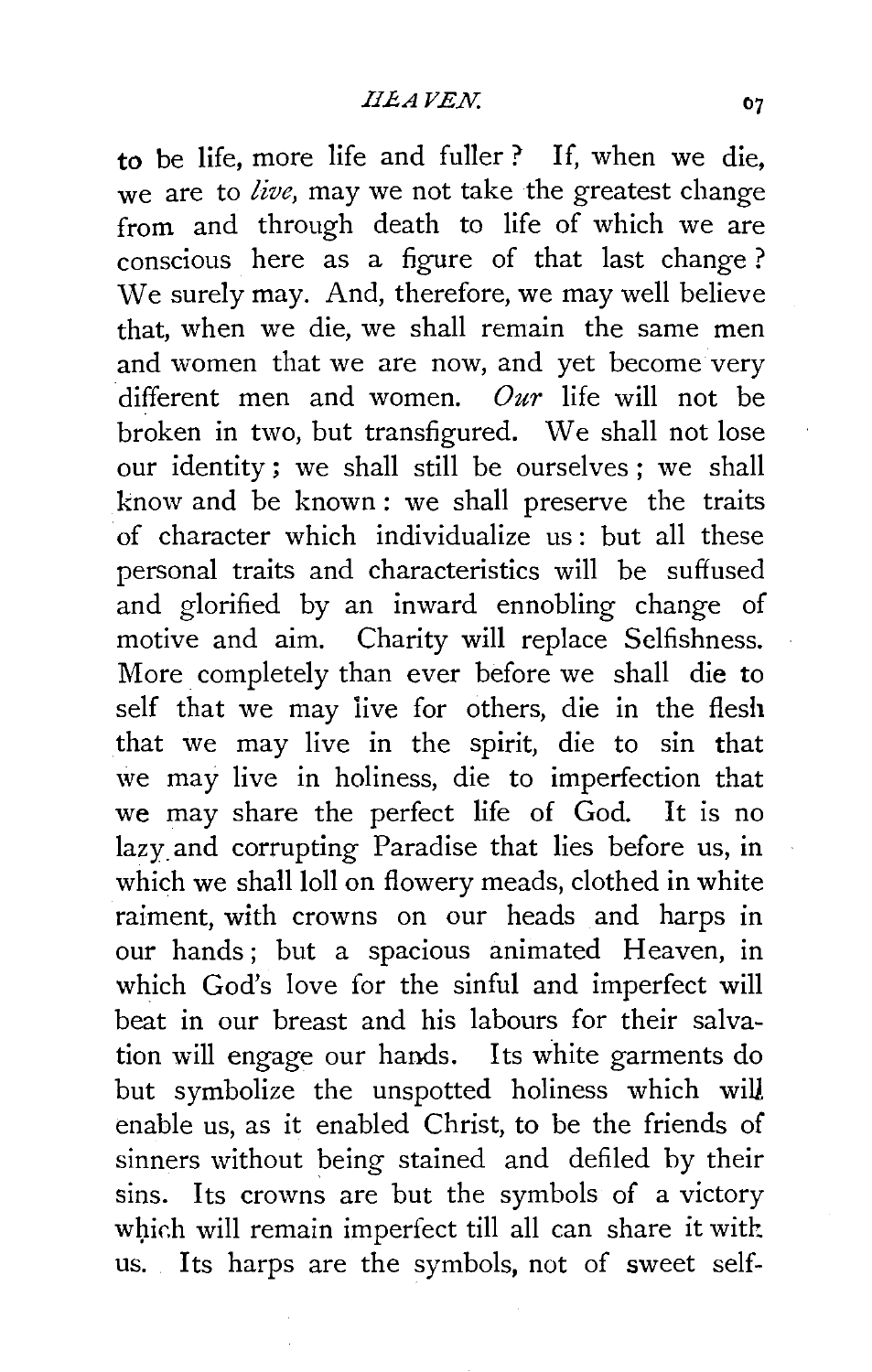pleasing melodies with which we shall drown the cries of the lost, but of a noble music by which we shall seek to minister to minds diseased, and to bring a " pure concent" into hearts jangled and out of tune with the discords of selfishness and disobedience.

And if *this* be the meaning of "life," spiritual and eternal life, who will not, who ought not to desire it ? What more noble end can any man set before himself than to become a partaker of the life which throbbed in the breast of St. Paul, nay, which beat, and still beats, in the very heart of Christ Himself? What room is there for the charge that, in seeking Heaven, we are aiming at a merely personal reward, and sinking into the selfishness from which it is the very office of Religion to deliver us, if this be the Heaven we seek,—a Heaven in which we are to have life, and to have it more abundantly, in which we are to develop our highest powers harmoniously, that we may more efficiently minister to the general welfare, that we may take part in the work of God and of Christ, and perchance even seek out and save that which is still lost? Till men can teach us a sublimer aim, and shew us a nobler Heaven, we must needs cling to this.

2. In St. John xiv. 2, 3, we read, "In my Father's house are many mansions : if *it were not so, I would have told you. I go to prepare a place for you.* And if I go and prepare a place for you, I will come again, and receive you unto myself; that where I am, there ye may be also." Space would fail were I to attempt to bring out half the suggestions of this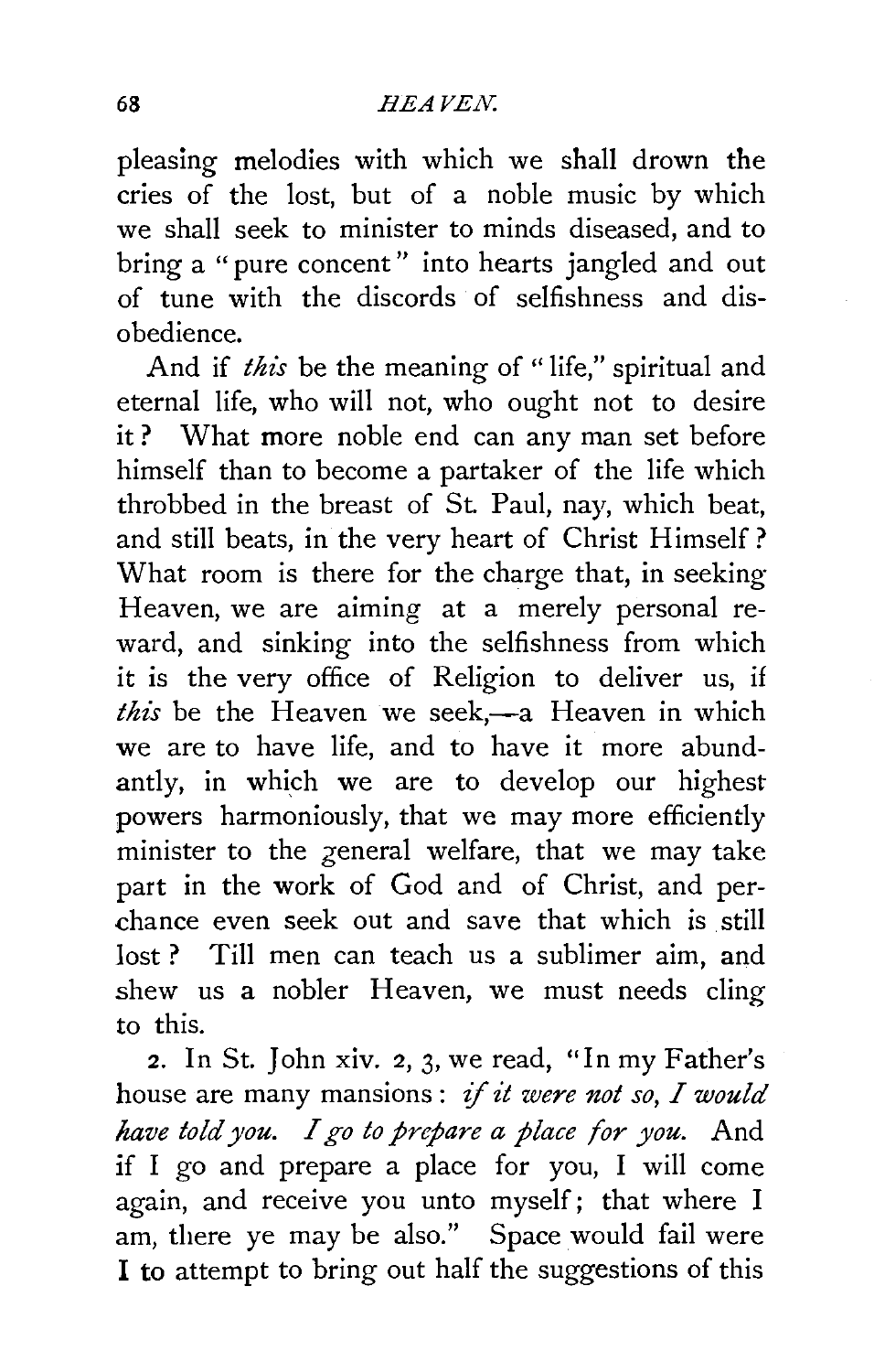familiar but noble passage. What most impresses me personally in it is the phrase, commonly overlooked,—"If it were not so, I would have told you." *That* would have been very hard work for Christ,harder even, I think, than to die for our sins. Had He had to come and tell us that there was no home for us in Heaven, and no hope for us hereafter, surely his pitiful and compassionate heart would have broken under the strain. That He could so much as conceive Himself doing it is wonderful. Yet He assures us that He *would* have told us so if it had been true. And what a solemn impress of truth his assurance leaves on what He did tell us! viz., that in his Father's house are many mansions, and that He is even now occupied in preparing a suitable place for each one of us.

The figure which gave form to his thoughts was, doubtless, that of the Hebrew Temple, with its spacious courts and its innumerable chambers, in which a vast multitude found a home, and some task to do for God, and some worship in which they might take part,-in which porters and singers, beggars and children, found a home, as well as the rabbis and the priests. Viewed under this figure, Heaven is a mighty Temple, the abiding-place of the Almighty, in which He is worshipped day and night; and in this Temple are not only broad "courts" in which all may serve and praise Him, but many "mansions," each appropriately furnished, in which they may reside: and in these mansions a special "place" for each one of them which Christ is preparing for their reception,-exquisitely adapting it, that is, to their special tastes and needs, to the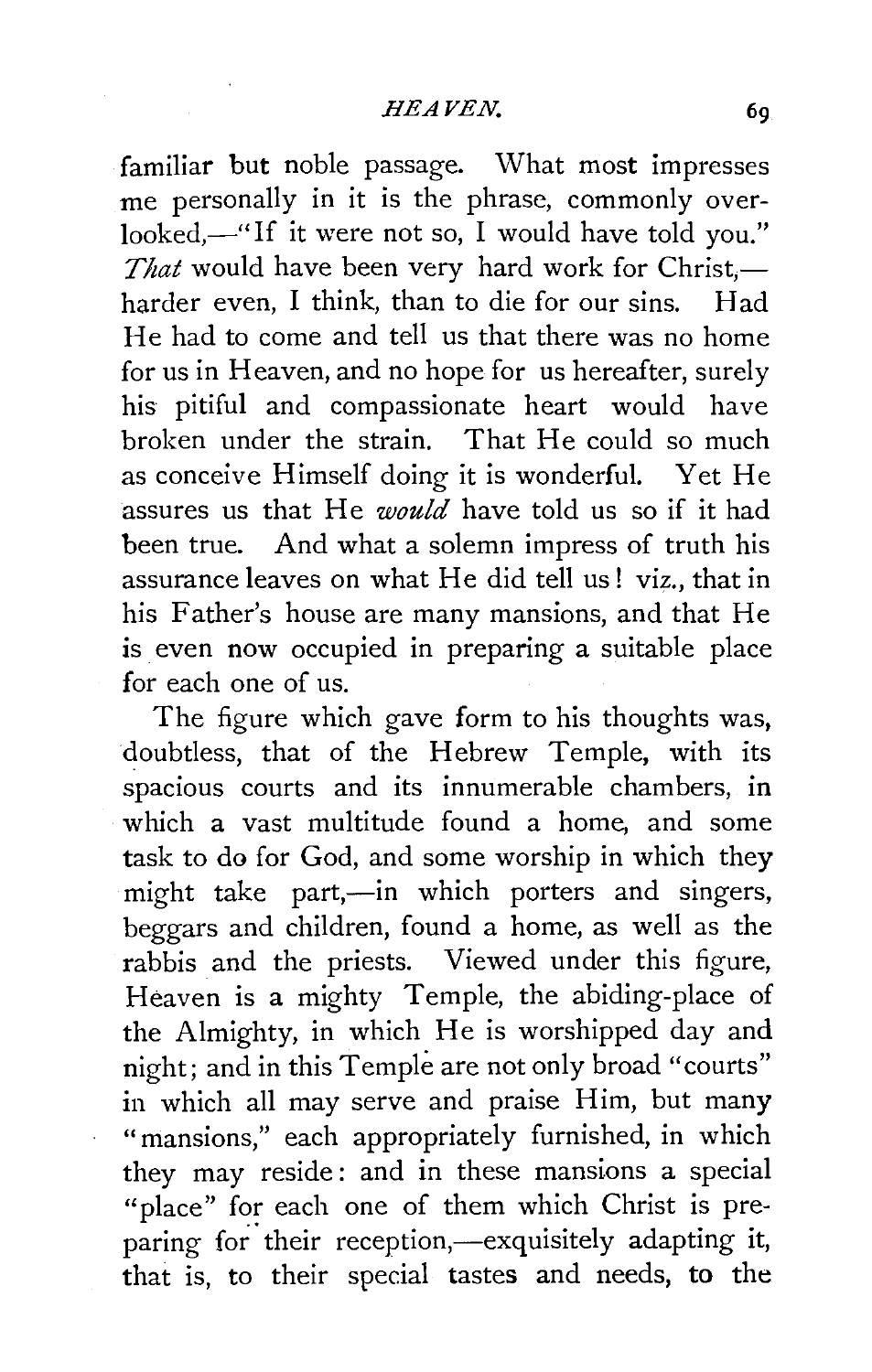task they will have to do, and to the happy and harmonious development of their individual character and bent.

When we are told, in general terms that, after death, we shall possess *life* for evermore, the mere promise of life is full of happy suggestions for us, so soon as we reflect on what an access of spiritual life involves. But " life" is a large word, and we crave something more special and definite. Here it is, then, in this gracious assurance that there are many mansions in our Father's house, each adapted to the wants of this class or that (or why are there "many" of them ?), yet all under one roof; and that, in some one of these mansions, a special and suitable "place" is being prepared for each of us. Not only, therefore, shall we preserve *out* identity in the world beyond the grave, but that identity will be respected and provided for. All that is most characteristic in us will have its due training and environment. He who knows us best, He who knows us altogether, is even now taking thought for us, considering what conditions we need, what tasks, what discipline, what companions, what joys, and getting them all ready for us against we come. The whole large world of Heaven is ordered by his infinite wisdom and love; its whole society is organized by Him, and so organized that we shall each find in it the very place we are fitted to fill, the very work we are able to do, the very trainjng and auspicious conditions that we severally require.

Is not this, too, a happy and attractive conception of Heaven? Is there anything base or selfish in craving such a Heaven as this ? If we heartily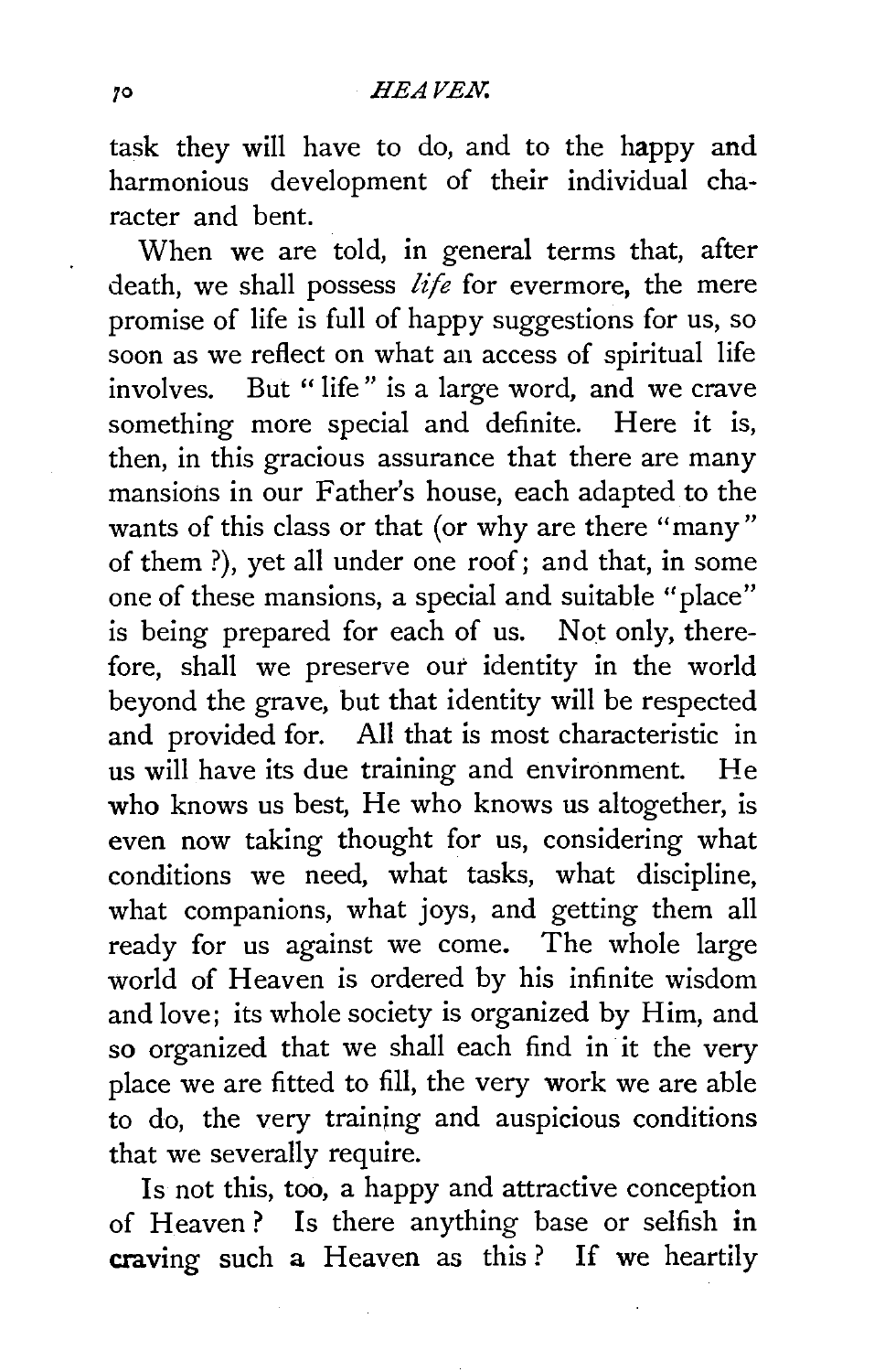believed in it, should we lament that even our dearest friend was called to enter it ?

3. In St. John xvii. 24, we read that, as He prayed, our Lord said: "Father, I will that they also whom thou hast given me be with me where I am, *that they may behold my glory!"* If we linger on that last phrase till we feel what is meant and involved in beholding the glory of Christ, we get a new conception of the heavenly. blessedness. We behold Him manifesting forth 'his glory as we read the Gospels. What would we give, what would we *not* give, for another Gospel, with new stories of his wondrous life from day to day, with new parables as tender and charming as that of the Good Shepherd, or the Good Samaritan, or the Prodigal Son, and new discourses as calm and simple and profound as the Sermon on the Mount! God could give us such another Gospel; for if all the things which Jesus did and said should be written every one, we should have a new and larger Bible; and doubtless He *would* give us a new Gospel, or even a new Bible, if it would be good for us to have it.

How often, too, do we wish that we could have seen but a part of the Gospel story *enacted,* that we could have walked with Christ, if only for a single day, and have seen the mighty works He did and heard the gracious words that fell from his lips !

But what, after all, would new records of his earthly life be, or what even that we should have seen his face and listened to his words as He walked among men, compared with that which lies before us ? The Past holds much which we shall never willingly let die; but it is in the Future that our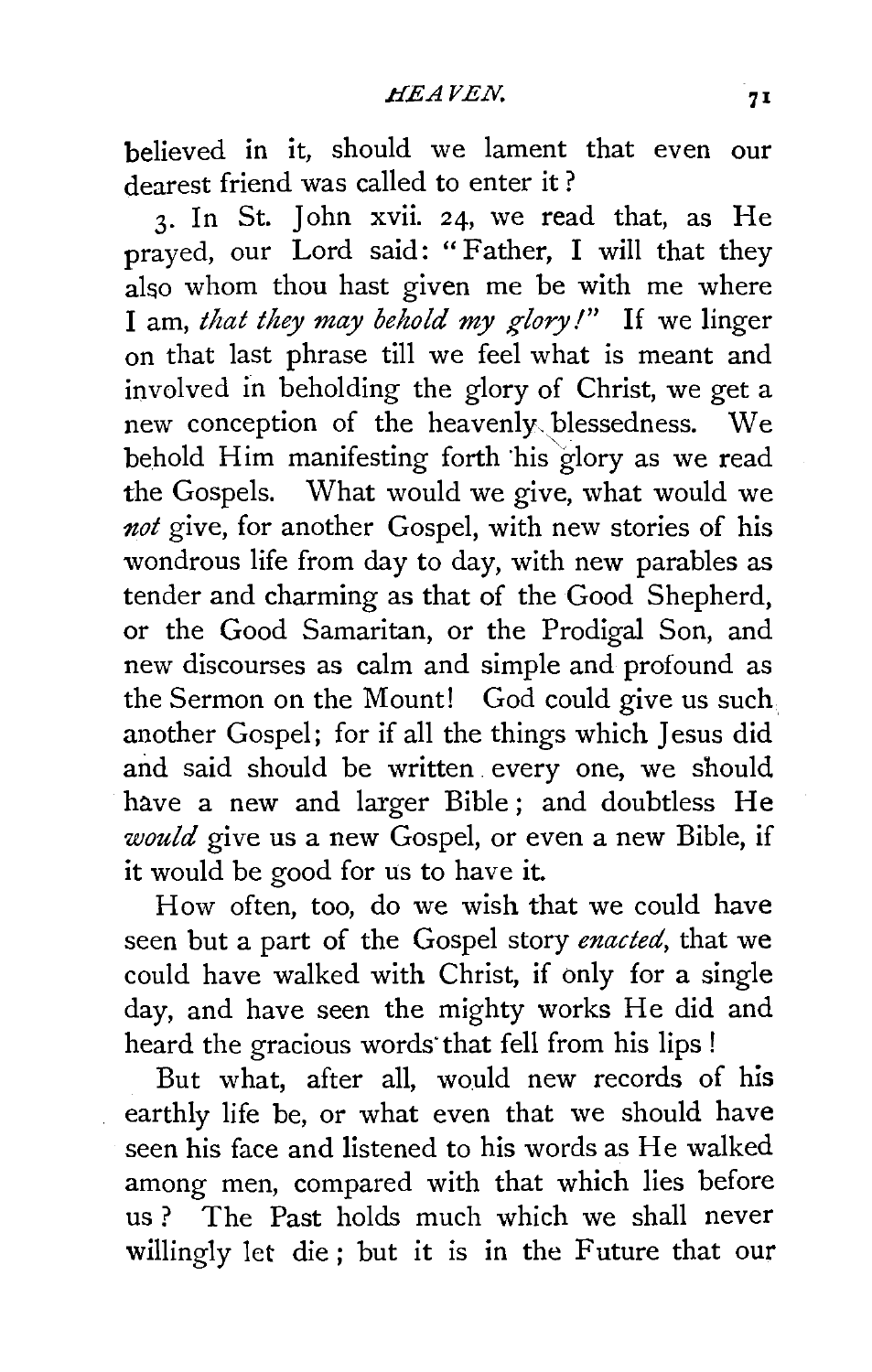true home lies and our true blessedness. We, who would give much to read a new Gospel, much also could we have witnessed one of Christ's works or have listened to but one of his discourses, are to see a whole new Gospel enacted before our eyes, and *that* as much more glorious than the Gospels written by the Evangdists as Heaven is higher than the earth ! We are to behold Christ in his glory. And it will not be a dumb Christ on whom we shall look, or an inert inactive Christ, but a living, transfigured, glorified Christ, whose words will still give life and whose acts will still be acts of mercy and love. We shall see Him as the favoured Three saw Him on the Mount, but in a light even brighter than that of the sun. We shall see him as St. Paul and St. John saw Him in vision, when they were caught up into Paradise, and beheld wonders and listened to words which could not be uttered in the tongues of our imperfection; but we shall see Him more clearly than they who had but eyes of flesh, and more continuously, for we shall go out of his Presence no more for ever. And, best of all, as we behold Him in his glory, we shall be changed into the same image, from glory to glory, until we are *satisfied* with his likeness.

As we meditate on these and kindred hints of the glory that awaits us, our hearts are filled with an unconquerable hope, an unutterable thankfulness; the sting is taken from death, the victory from the grave. If only we could heartily, and at all times, believe in this high teaching, we could neither fear death for ourselves, nor mourn when those who are dear to us as our own soul are called to pass through